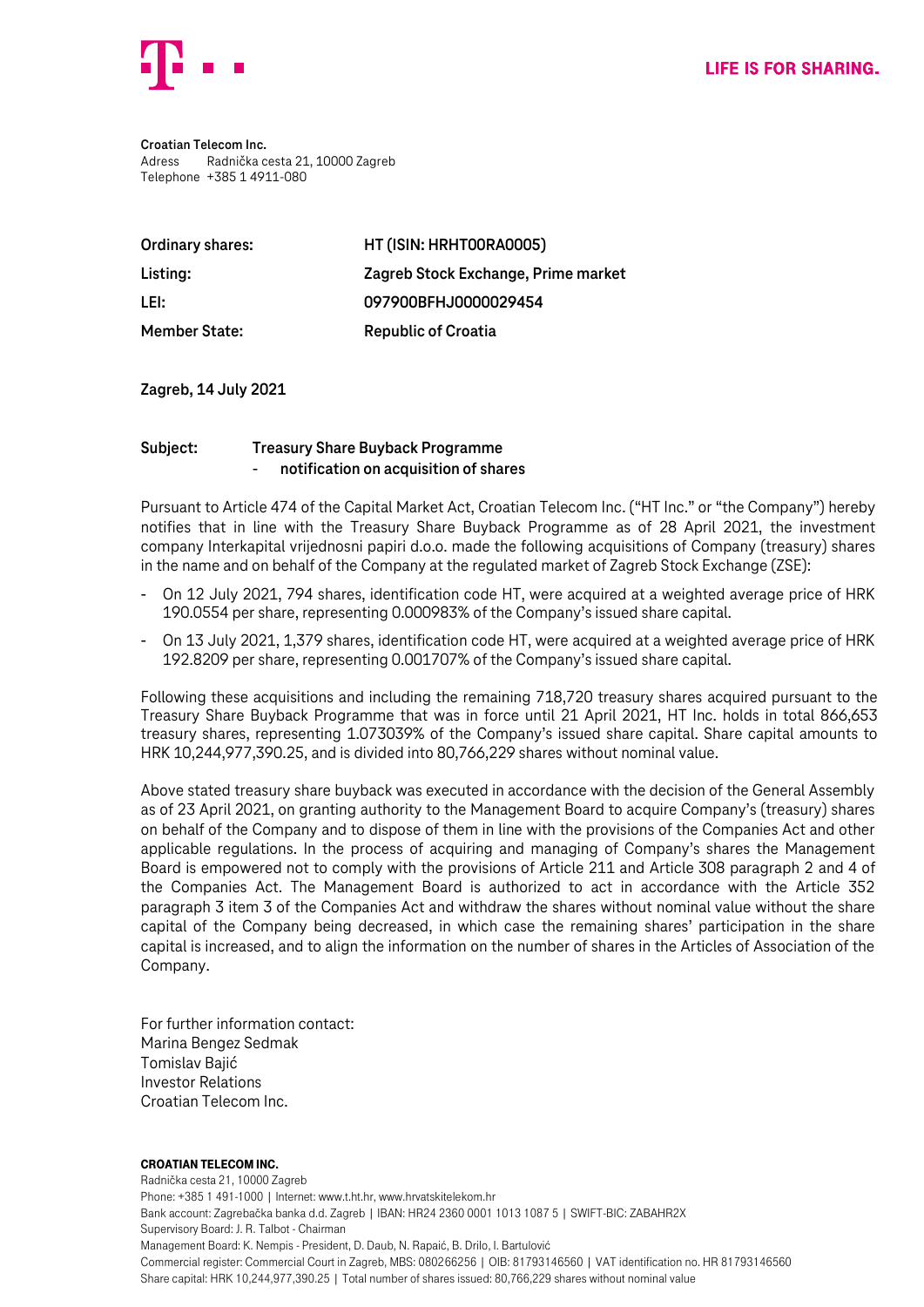**INTERKAPITAL vrijednosni papiri d.o.o.**

## **Template for notification on acquisition of shares identification code HT, in the name and on behalf of Hrvatski Telekom d.d.**

|    | Details of the legal entity filing out the template                                                                                                                                                                    |                                                                                                      |           |  |  |
|----|------------------------------------------------------------------------------------------------------------------------------------------------------------------------------------------------------------------------|------------------------------------------------------------------------------------------------------|-----------|--|--|
|    | INTERKAPITAL vrijednosni papiri d.o.o. za poslovanje vrijednosnim papirima                                                                                                                                             |                                                                                                      |           |  |  |
|    | Registered seat: Zagreb, Masarykova 1                                                                                                                                                                                  |                                                                                                      |           |  |  |
|    | OIB: 68481874507                                                                                                                                                                                                       |                                                                                                      |           |  |  |
|    | MBS: 080420080                                                                                                                                                                                                         |                                                                                                      |           |  |  |
|    | Competent Court: Commercial Court in Zagreb                                                                                                                                                                            |                                                                                                      |           |  |  |
| 2  | <b>Reason for the notification</b>                                                                                                                                                                                     |                                                                                                      |           |  |  |
|    | a) Acquisition of shares identification code HT, in the name and on behalf of Hrvatski Telekom d.d., pursuant to<br>Contract on Brokerage Services, for the purpose of execution of the Treasury Share Buyback Program |                                                                                                      |           |  |  |
| b) | Initial notification                                                                                                                                                                                                   | <b>INITIAL NOTIFICATION</b>                                                                          |           |  |  |
|    | /Amendment                                                                                                                                                                                                             |                                                                                                      |           |  |  |
| 3  | Details of the issuer                                                                                                                                                                                                  |                                                                                                      |           |  |  |
| a) | Name                                                                                                                                                                                                                   | Hrvatski Telekom d.d.                                                                                |           |  |  |
| b) | LEI                                                                                                                                                                                                                    | 097900BFHJ0000029454                                                                                 |           |  |  |
| 4  | Details of the transaction(s): section to be repeated for each date and each place where transactions have<br>been conducted                                                                                           |                                                                                                      |           |  |  |
| a) | Description of the financial Shares<br>instrument, type of<br>instrument<br>Identification code                                                                                                                        | Ordinary shares of the issuer Hrvatski Telekom d.d.<br>Identification code: HT<br>ISIN: HRHTOORAOOO5 |           |  |  |
| b) | Nature of the transaction                                                                                                                                                                                              | Acquisition of shares                                                                                |           |  |  |
|    | c) $Price(s)$ and volume $(s)$                                                                                                                                                                                         | $P$ rice $(s)$                                                                                       | Volume(s) |  |  |
|    |                                                                                                                                                                                                                        | 189,00                                                                                               | 34        |  |  |
|    |                                                                                                                                                                                                                        | 189,00                                                                                               | 69        |  |  |
|    |                                                                                                                                                                                                                        | 190,00                                                                                               | 250       |  |  |
|    |                                                                                                                                                                                                                        | 190,00                                                                                               | 69        |  |  |
|    |                                                                                                                                                                                                                        | 190,00                                                                                               | 78        |  |  |
|    |                                                                                                                                                                                                                        | 190,50                                                                                               | 200       |  |  |
|    |                                                                                                                                                                                                                        | 190,50                                                                                               | 94        |  |  |
|    | d) Aggregated information<br>Aggregated volume<br>Price                                                                                                                                                                | Aggregated volume: 794<br>Price: 190,05541562                                                        |           |  |  |
| e, | Date of the transaction                                                                                                                                                                                                | 2021-07-12                                                                                           |           |  |  |
|    | Place of the transaction                                                                                                                                                                                               | Regulated market of Zagreb Stock Exchange (ZSE)                                                      |           |  |  |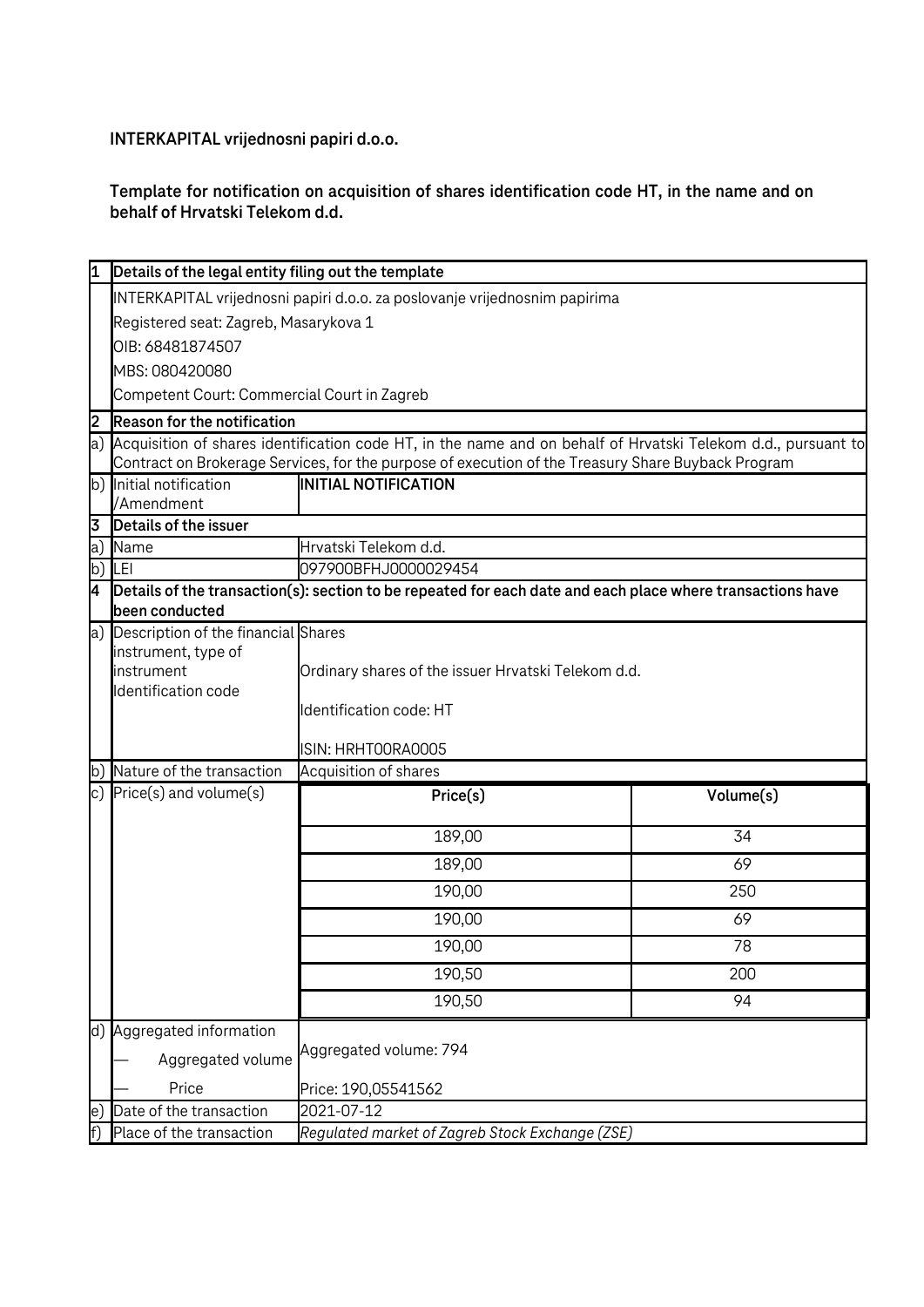**INTERKAPITAL vrijednosni papiri d.o.o.**

## **Template for notification on acquisition of shares identification code HT, in the name and on behalf of Hrvatski Telekom d.d.**

|    | Details of the legal entity filing out the template                        |                                                                                                                  |           |  |  |
|----|----------------------------------------------------------------------------|------------------------------------------------------------------------------------------------------------------|-----------|--|--|
|    | INTERKAPITAL vrijednosni papiri d.o.o. za poslovanje vrijednosnim papirima |                                                                                                                  |           |  |  |
|    | Registered seat: Zagreb, Masarykova 1                                      |                                                                                                                  |           |  |  |
|    | OIB: 68481874507                                                           |                                                                                                                  |           |  |  |
|    | MBS: 080420080                                                             |                                                                                                                  |           |  |  |
|    | Competent Court: Commercial Court in Zagreb                                |                                                                                                                  |           |  |  |
| 2  | <b>Reason for the notification</b>                                         |                                                                                                                  |           |  |  |
|    |                                                                            | a) Acquisition of shares identification code HT, in the name and on behalf of Hrvatski Telekom d.d., pursuant to |           |  |  |
|    |                                                                            | Contract on Brokerage Services, for the purpose of execution of the Treasury Share Buyback Program               |           |  |  |
|    | b) Initial notification<br>/Amendment                                      | <b>INITIAL NOTIFICATION</b>                                                                                      |           |  |  |
| 3  | Details of the issuer                                                      |                                                                                                                  |           |  |  |
| a) | Name                                                                       | Hrvatski Telekom d.d.                                                                                            |           |  |  |
|    | b) LEI                                                                     | 097900BFHJ0000029454                                                                                             |           |  |  |
| 4  |                                                                            | Details of the transaction(s): section to be repeated for each date and each place where transactions have       |           |  |  |
|    | been conducted                                                             |                                                                                                                  |           |  |  |
|    |                                                                            | a) Description of the financial Shares                                                                           |           |  |  |
|    | instrument, type of                                                        |                                                                                                                  |           |  |  |
|    | instrument                                                                 | Ordinary shares of the issuer Hrvatski Telekom d.d.                                                              |           |  |  |
|    | Identification code                                                        | Identification code: HT                                                                                          |           |  |  |
|    |                                                                            |                                                                                                                  |           |  |  |
|    |                                                                            | ISIN: HRHTOORAOOO5                                                                                               |           |  |  |
|    | b) Nature of the transaction                                               | Acquisition of shares                                                                                            |           |  |  |
|    | c) $Price(s)$ and volume $(s)$                                             | Price(s)                                                                                                         | Volume(s) |  |  |
|    |                                                                            | 191,00                                                                                                           | 142       |  |  |
|    |                                                                            | 191,00                                                                                                           | 100       |  |  |
|    |                                                                            | 192,50                                                                                                           | 426       |  |  |
|    |                                                                            | 192,50                                                                                                           | 5         |  |  |
|    |                                                                            | 192,50                                                                                                           | 33        |  |  |
|    |                                                                            | 192,50                                                                                                           | 22        |  |  |
|    |                                                                            | 192,50                                                                                                           | 69        |  |  |
|    |                                                                            | 192,50                                                                                                           | 25        |  |  |
|    |                                                                            | 192,50                                                                                                           | 20        |  |  |
|    |                                                                            | 194,00                                                                                                           | 30        |  |  |
|    |                                                                            | 194,00                                                                                                           | 207       |  |  |
|    |                                                                            | 194,00                                                                                                           | 300       |  |  |
|    | d) Aggregated information                                                  |                                                                                                                  |           |  |  |